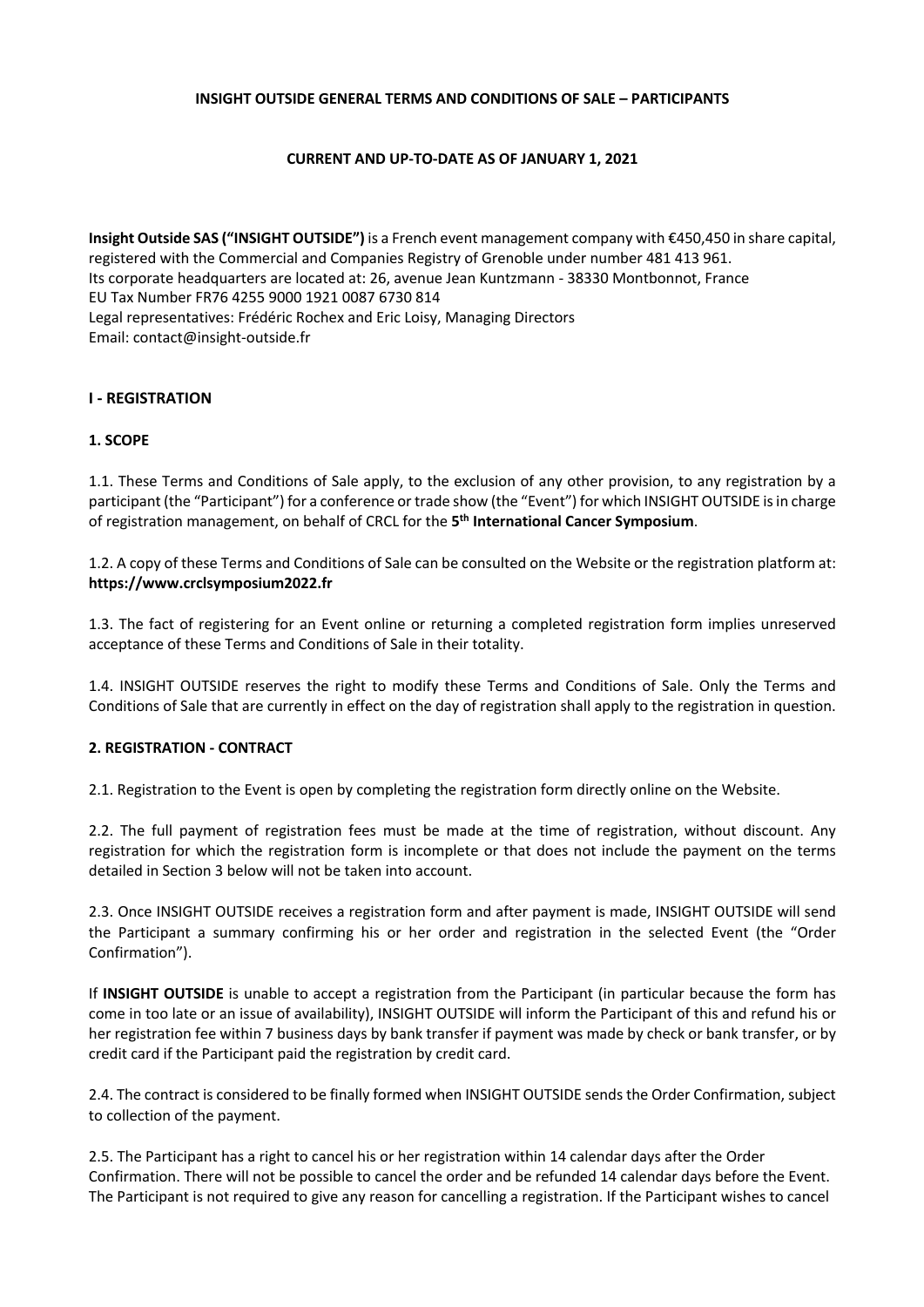a registration, he or she must give notice of this within the legally required period of time indicated above, by sending out a cancellation request by email to contact@crclsymposium2022.fr or by returning the standard cancellation form included at the end of these Terms and Conditions of Sale by postal mail to this address: INSIGHT OUTSIDE - Service Inscriptions - 26 avenue Jean Kuntzmann, 38330 Montbonnot - France. The refund will then be proceeded within no more than 14 calendar days.

# **3. PRICES - PAYMENT**

3.1. The Prices per Participant include taxes. INSIGHT OUTSIDE can modify them. The applicable prices are the prices charged at the time of registration (prices reflected on the Website at the time of registration or in the hardcopy of the registration pack that the Participant receives).

They include all the services described in the hardcopy of the registration pack or online, on the Website, for the corresponding price.

3.2. For registrations made before the Event, the following payment options are available:

- **by bank fund transfer** to the following bank account: CREDIT COOPERATIF Bank code: 42559 - Branch code: 10000 - Account number: 08001897081 - RIB Key (Clé RIB): 59 International Bank Account Number (IBAN): FR76 4255 9100 0008 0018 9708 159 Swift Code: (BIC) CCOPFRPPXXX

Account holder: INSIGHT OUTSIDE - Crédit Coopératif 26, rue Gustave Eiffel - 38000 Grenoble, France

The Participant must provide the following information in the fund transfer references: his or her name, the order number and the name of the Event.

The fund transfer must be credited to INSIGHT OUTSIDE's account within 7 calendar days after it receives the registration. Otherwise, INSIGHT OUTSIDE reserves the right not to accept the registration and to refund the Participant for the amount of the fund transfer.

- **by credit card** on the registration form:

Credit cards accepted for payment are Visa and American Express. INSIGHT OUTSIDE may have to contact the Participant by email or by telephone to ask for additional information about the identity of the buyer and the owner of the bank card.

For its payment system, INSIGHT OUTSIDE uses a specialty secure online payment service provider that complies with the payment card industry data security standard (PCI DSS).

- Only one type of payment is authorized per registration.

3.3. Once a registration fee is paid, it can only be refunded in the cases specified in subsection 2.5 and in Section 5 of these Terms and Conditions of Sale.

# **4. OBLIGATIONS OF THE PARTICIPANT**

Registration with INSIGHT OUTSIDE implies acceptance of the following terms and conditions:

4.1. Each registration is valid only for the Event that is referred to therein and may not be accepted for another Event.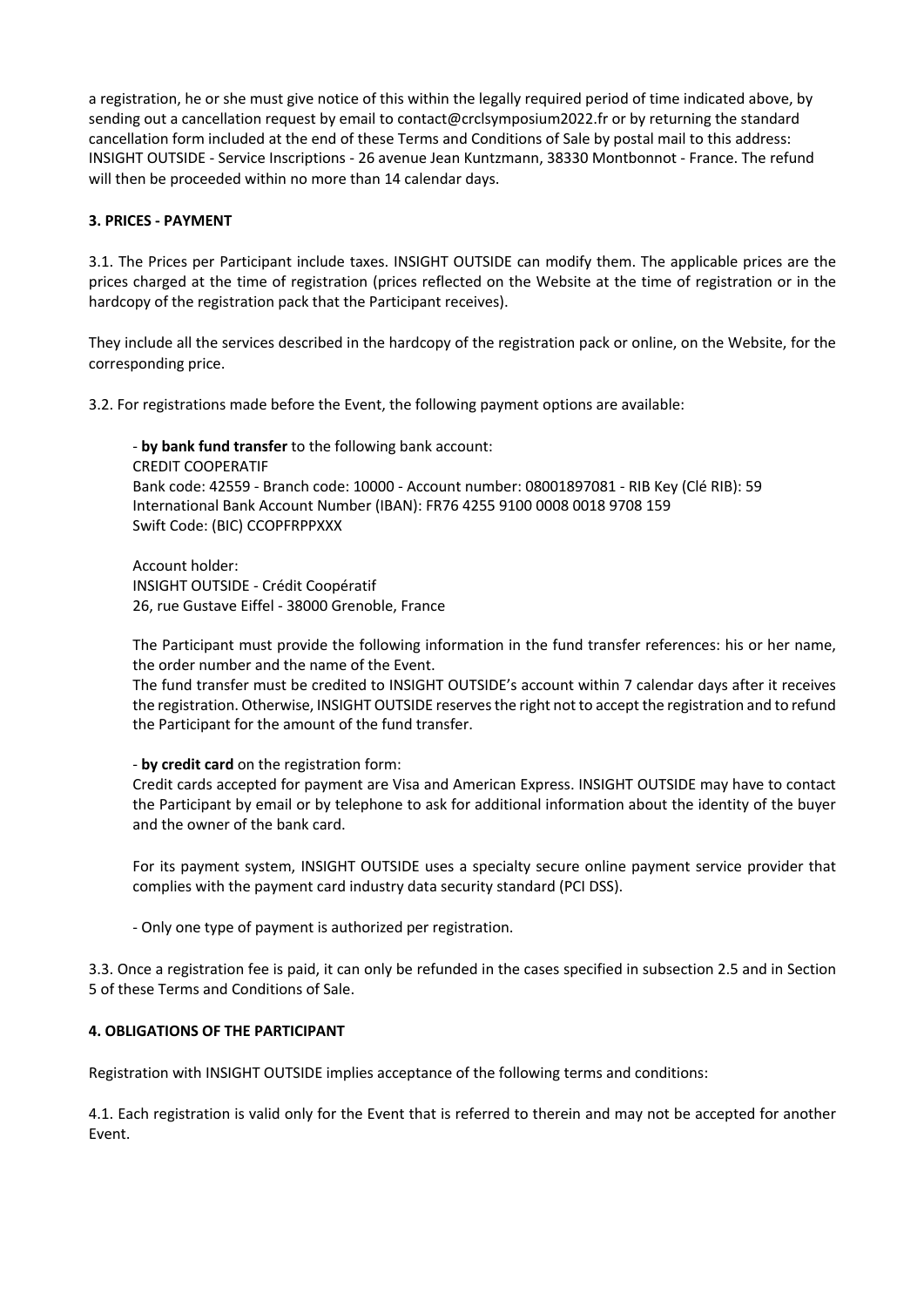4.2. The Participant will receive the Event Badge at his arrival, which is the proof of his registration. The Participant must keep the Badge for the full duration of the Event and show to security personnel if asked. The Badge is nominative and nontransferable. The Participant may be asked to present an ID card when accessing the Event.

4.3. The Participant agrees to comply with rules displayed at the Event location, INSIGHT OUTSIDE reserves the right to refuse to let any person who does not comply with this obligation take part in the Event.

# **5. MODIFICATIONS - CANCELLATIONS**

5.1. In the event that, after the abovementioned time allowed for cancellation has expired, the Participant wishes to cancel his or her participataion in the Event, he or she must notify INSIGHT OUTSIDE at least 10 business days in advance by email or mail.

In such a case, INSIGHT OUTSIDE will reimburse the Participant according to the Cancellation and Modification Policy available on the registration platform :

- Cancellation before May 31st, 2022: 80% refund
- Cancellation between June 1st and August 31st, 2022: 50% refund
- Cancellation from September 1st, 2022: 30% refund

Registration fee for the Event refunded either by bank card if payment was made using a bank card, and by bank fund transfer in the other cases. If INSIGHT OUTSIDE receives a cancellation request less than 10 business days before the Event, the Participant will not be able to claim any refund even if he or she does not attend the Event for which he or she registered, unless the request is made pursuant to the right to cancel participation described in subsection 2.5.

The Participant may, if he or she wishes, be replaced by another Participant, provided that notice is given to INSIGHT OUTSIDE at least 48 hours before the start of the Event.

5.2. In case of necessity, and in particular if there is no speaker, CRCL reserves the right to change the program of the Event. It pledges, in such a case, to notify the Participants as soon as possible.

5.3. If CRCL is forced to cancel the Event, it pledges to notify the Participants of this as soon as possible. The registration fees will then be refunded to Participants.

5.4. CRCL may not be held liable and no refund will be made if the Event is delayed or cancelled because of an extraordinary event or circumstance beyond the control, like attack or act of terrorism, civil or foreign wars, riots, epidemics, state of emergency, natural disasters or an act of God.

## **6. INTELLECTUAL PROPERTY - IMAGE RIGHTS**

6.1. The speeches of the speakers and/or documents distributed or given out during the Event are copyright protected pursuant to Sections L.111-1 et seq. of France's Intellectual Property Code. Under Section L.122-4 of France's Intellectual Property Code, "*any full or partial display or reproduction without the consent of the author or his or her beneficiaries or assigns is illegal*." Section L.122-5 of said code authorizes only "*copies or reproductions strictly reserved for the use of the copier and not intended for any collective use*" and "*analyses and short quotations*," "*provided that the name of the author and the source are clearly indicated*." Regardless of the method used, any unauthorized display or reproduction which violates applicable legislation constitutes an infringement that is punishable under Sections L.335-2 and L.335-3 of France's Intellectual Property Code. The Participant may be held liable in the event of any unauthorized use of the speeches and/or documents distributed or given out during the Event.

6.2. The Participant is hereby informed that CRCL may have cause to take pictures and/or shoot films in connection with the Event. Except where he or she has expressly stated otherwise, the Participant authorizes CRCL to take his